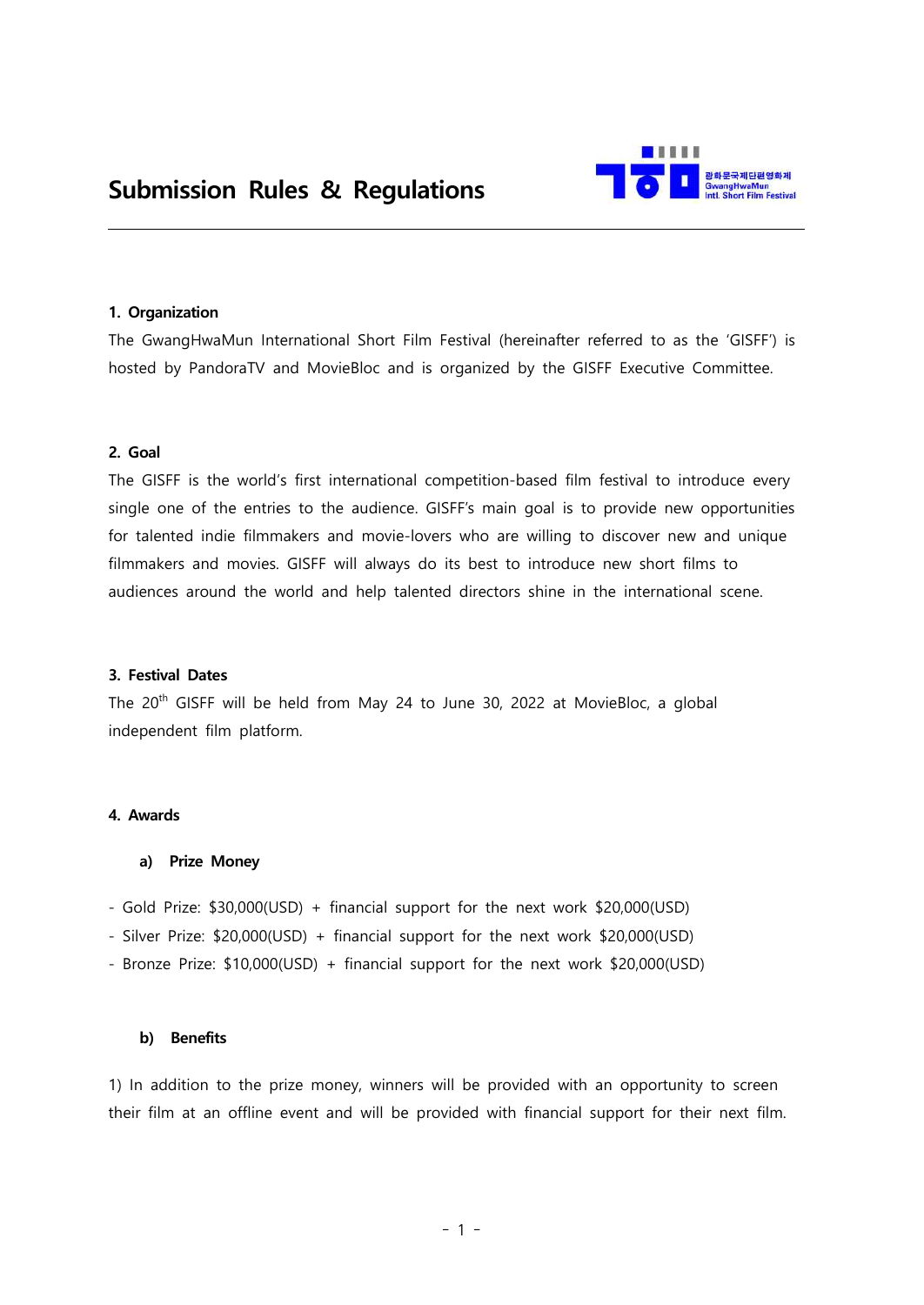2) The prize money and financial support for the production of their next film will be paid in the form of a virtual asset (MBL), according to the exchange rate at the time of the announcement of the winning films.

3) The financial support (production support) for the winners' next work will be paid only to exhibitors who have submitted documents that are required for production support within six months after the announcement of the winners of GISFF. Details will be provided separately to the winners, and the money will only be paid when they agrees to the Production Support Regulations.

4) The offline screening session will be held in the city of the country where the winner resides. In cases where it is impossible to hold an offline screening session in that city, the screening of the film will be held after consultation with the winner.

5) If it is required for the offline screening of the film, winners are obligated to re-submit their entry in the format required by GISFF. If it is impossible to meet the requirements (ex. HD, DCP, etc.) he/she may consult with GISFF.

## **5. Submission**

#### **a) How to Submit**

Exhibitors can submit their work at MovieBloc (moviebloc.com) within the submission period.

## **b) Submission Period**

The registration period for the 20<sup>th</sup> GISFF is from April 18<sup>th</sup>, 10:00 to May 15<sup>th</sup>, 17:00 (KST).

### **c) Entry Fee**

There is no entry fee for submission to the Festival.

#### **d) Eligibility & Requirements**

1) The running time of the film must be under 40 minutes.

2) All short films can be submitted a film regardless of their key theme and genre. However, experimental movies, music videos, and advertisements are excluded.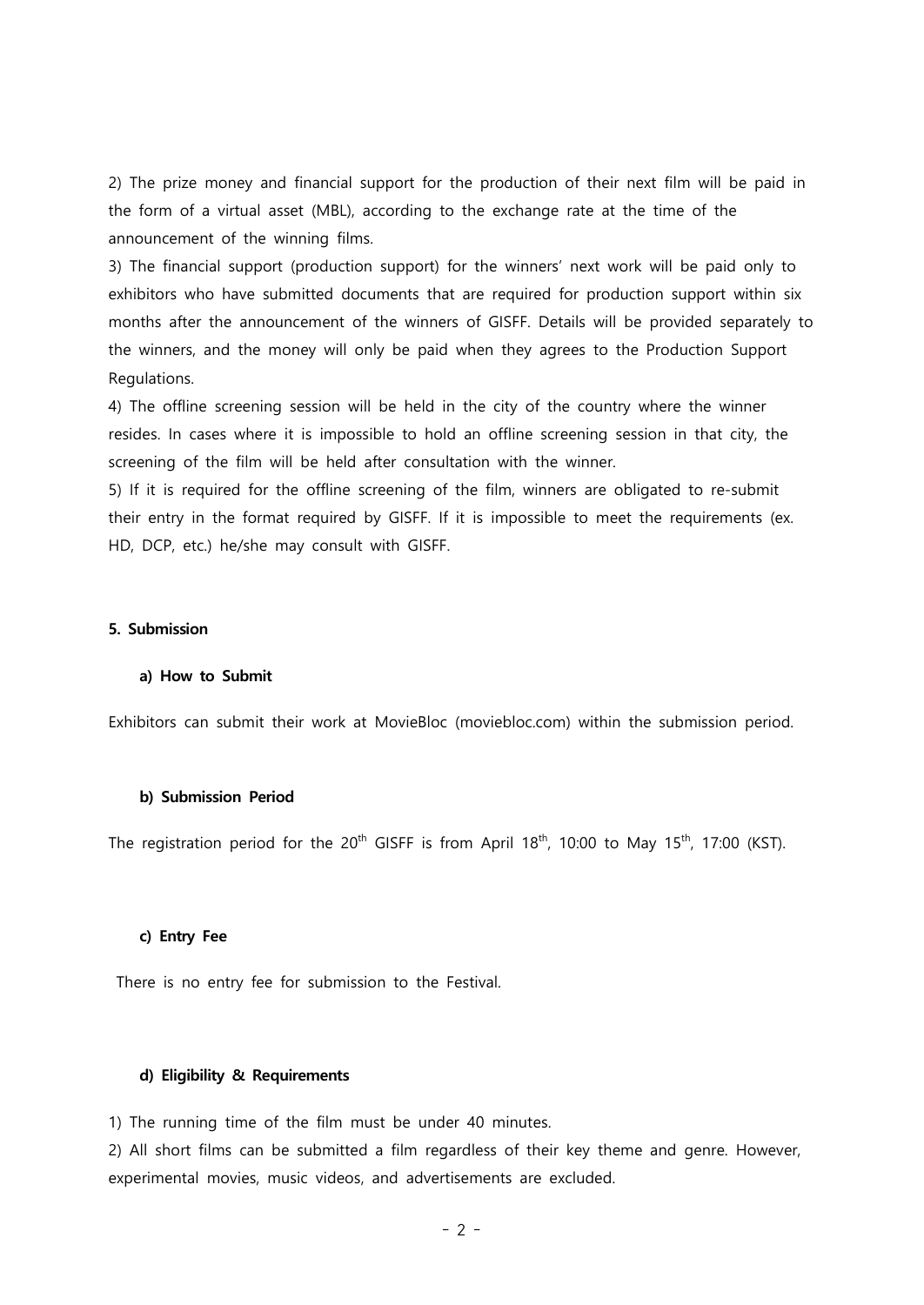3) There is no restriction on the year of production.

4) English subtitles (in the form of SRT or VTT) must also be submitted (even for English lines).

5) GISFF prefers movies with subtitles in various languages and world premieres.

6) We recommend you to submit your work in the following formats: H264, AAC, 1080p, files under 1GB.

# **6. Selection**

### **a) How to Select**

The judging of the GISFF consists of two preliminary judging sessions and one final judging session.

**- Preliminary Judging (1st)**: Judges and committee members will exclude the films that do not meet the submission requirements.

**- Preliminary Judging (2nd)**: Finalists will be chosen by our judges and audience judges through a separate screening session & meeting (audience responses at the MovieBloc homepage (number of views, reviews, etc.) will be partially reflected).

**- Finals** : Our judges will select the final winners through a separate meeting and a screening session on all of the entries that have passed the 2<sup>nd</sup> Preliminary Judging session.

## **b) Announcement of Winners & Screening Schedule**

- Announcement & Screening (Preliminary Phase): May 24<sup>th</sup> ~ June 30<sup>th</sup>, 2022

- Announcement & Screening (Finals): June 21 $\rm ^{st}$  ~ 30 $\rm ^{th}$ , 2022

- Announcement of Winners (Finals): June 30<sup>th</sup>, 2022

## **7. Screening**

### **a) Screening (During the Festival)**

- All films that have passed the 1<sup>st</sup> Preliminary Stage will be screened on MovieBloc for a fee during the screening period of the GISFF. - Submitted films cannot be withdrawn during the festival.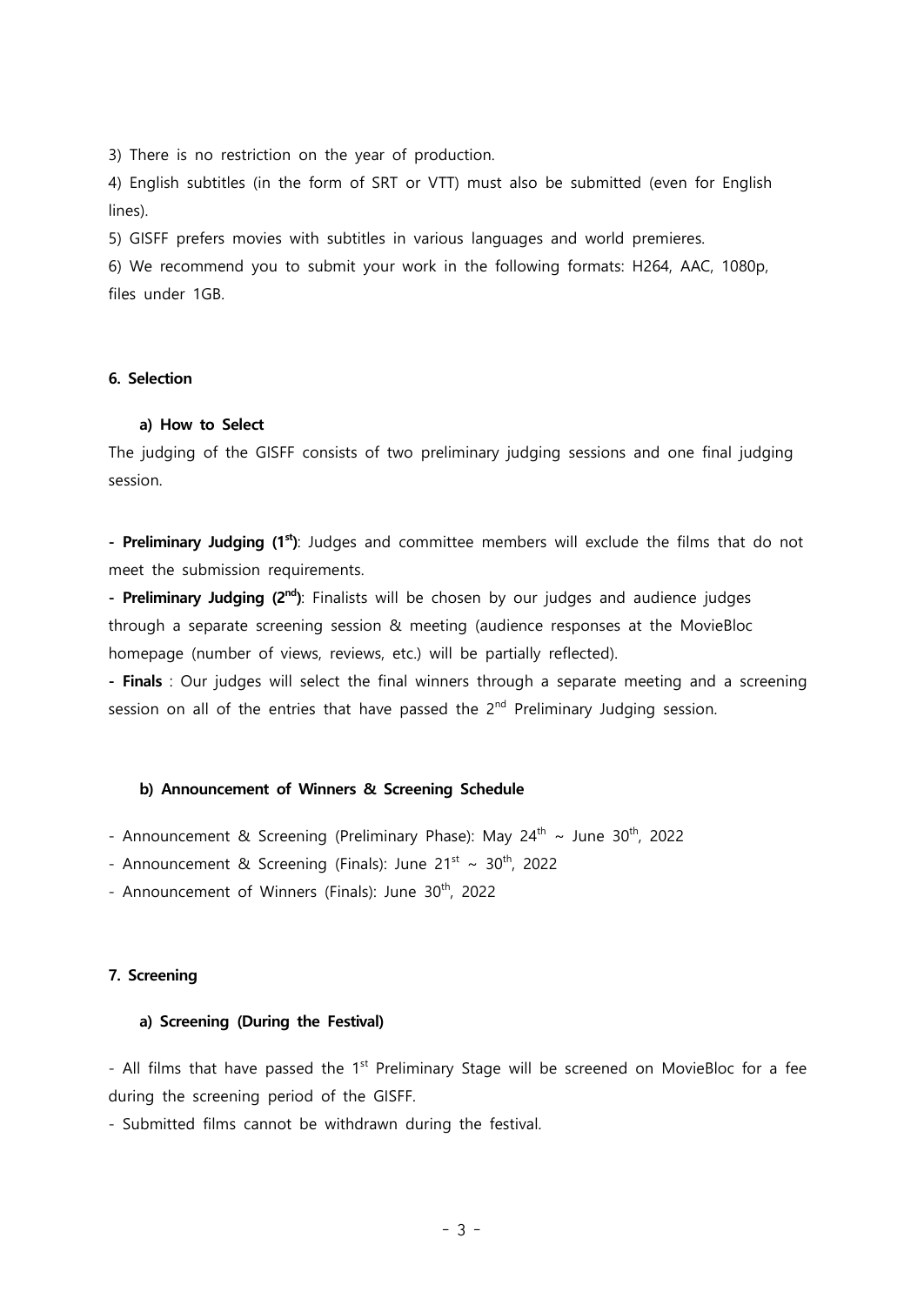#### **b) Screening (After the Festival)**

**-** All films that were screened on MovieBloc during the festival shall be automatically converted to a 'General Content' of MovieBloc and will be available to the audience for a fee, and will be handled according to the Terms of Service and Uploading Guideline of MovieBloc.<br>- For all films (except for the 3 films that are announced as the winner of GISFF) that are converted to a 'General Content' of MovieBloc, the exhibitor (submitter) can change the price of the film, add country restrictions, or even delete the film from the moment it is uploaded to MovieBloc as 'General Content.'

- However, the winners of GISFF MUST be screened on MovieBloc for at least one (1) year after the time it has won the award.

### **c) Revenue Distribution (Profit Sharing)**

- Winners and general contents will receive 70% of the profits according to the policies of MovieBloc.

### **8. Copyrights**

- All exhibitors shall be responsible for all materials submitted by them. Also, the exhibitors shall be responsible for any copyright disputes raised by a third party regarding the submitted work. GISFF will not separately check for any copyright-related issues nor will be held legally responsible for such issues.

- If a violation of copyright is confirmed, GISFF has the right to cancel the awards (and the screening of the film) at any time.

- Issues that are not specified in the copyright regulations shall be decided after consulting with the copyright holder.

## **9. Use of Submitted Materials**

- All materials submitted by the exhibitors can be used for screening, judging, translation, and promotion of GISFF.

- GISFF can use an edited version (under 5 minutes) of the entries submitted to the festival for promotion purposes.

- Under certain circumstances, GISFF may request documents on the copyright and portrait rights from the exhibitor. In this case, the exhibitor MUST actively cooperate.